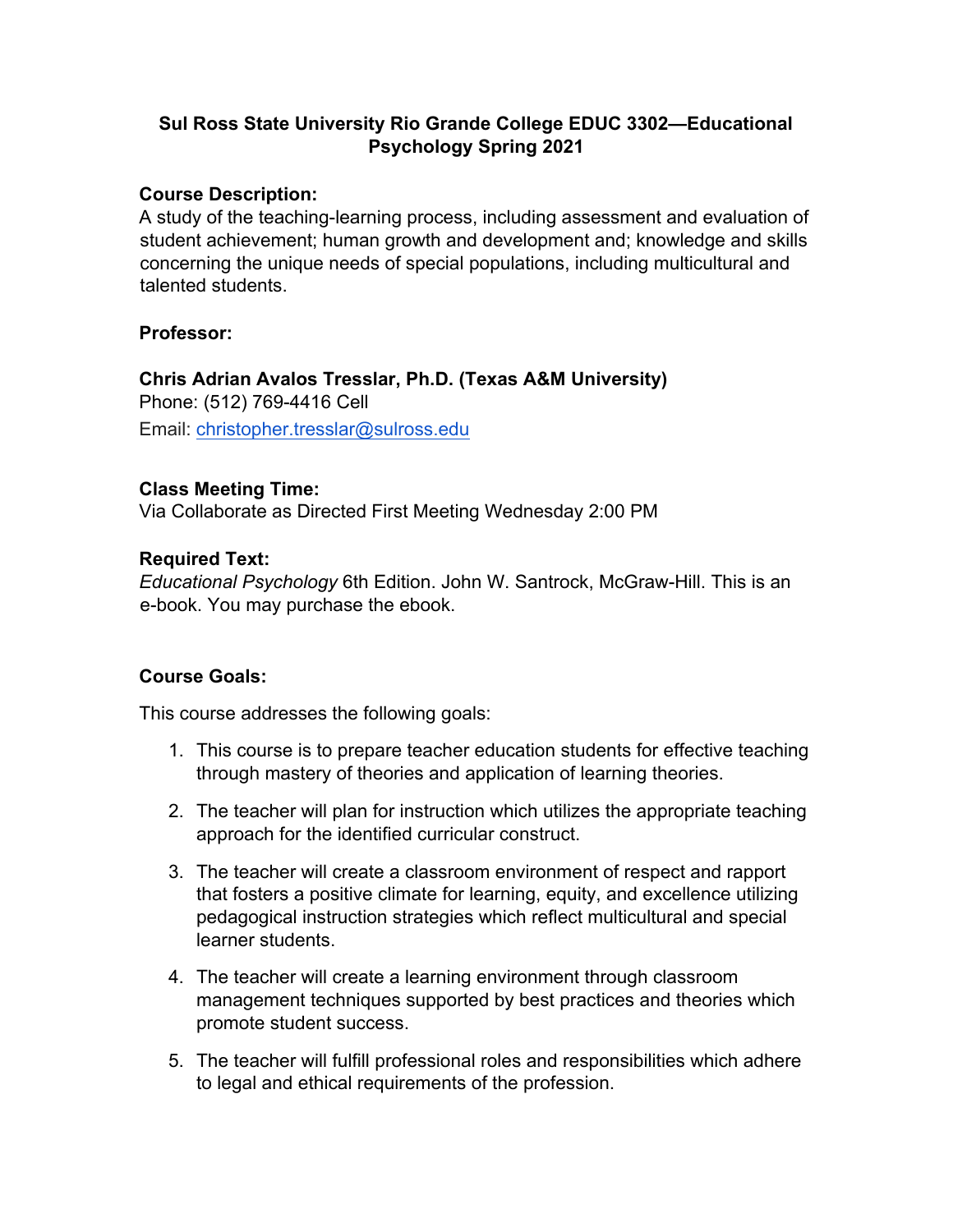- 6. The teacher will utilize State of Texas criteria (TEKS) in the planning process and assessment process of assignments and ultimately the State of Texas grade level exam (STAAR).
- 7. The teacher will use technology in the planning and instruction process for instruction.
- 8. The teacher will plan and implement opportunities that foster and promote individual and group work as well as problem solving skills applicable in the educational setting.
- 9. The teacher will utilize multiple assessments including informal, formal and standardized materials and instruments.

#### **Educator Preparation Standards:**

EDUC 3302 has been carefully correlated utilizing course content with the standards from Texas State Board of Educator Certification (SBEC). TExES examinations, which are required for Texas Teacher Certification, reflect the standards of this course.

Sub-standards that are to be met in this course specify knowledge, application, and dispositions needed by those desiring to educate students in schools subscribing to the Texas Essential Knowledge and Skills (TEKS) curriculum. Knowledge of the TEKS by teacher education students is expected.

Standards for the course found in this document are located in the TExES Standards section and in the course outline. A complete list of the TExES standards for the Pedagogical and Professional Responsibilities (PPR) and the TExES Standards for the Generalists EC-6 exam may be found on the State Board for Educator Certification website at www.tea.state.tx.u s

### **Pedagogy and Professional Responsibilities Standards (EC-Grade 12) Standard I: The teacher designs instruction appropriate for all students that reflects an understanding of relevant content and is based on continuous and appropriate assessment.**

#### **Content and Pedagogy**

The beginning teacher knows and understands;

1.7k the importance of the state content and performance standards as outlined in the Texas Essential Knowledge and Skills (TEKS)

1.8k repellant content of the discipline being taught, including concepts, principles, relationships, methods of inquiry, and key issues;

1.9k the significance of vertical alignment of content, including prerequisite knowledge and skills'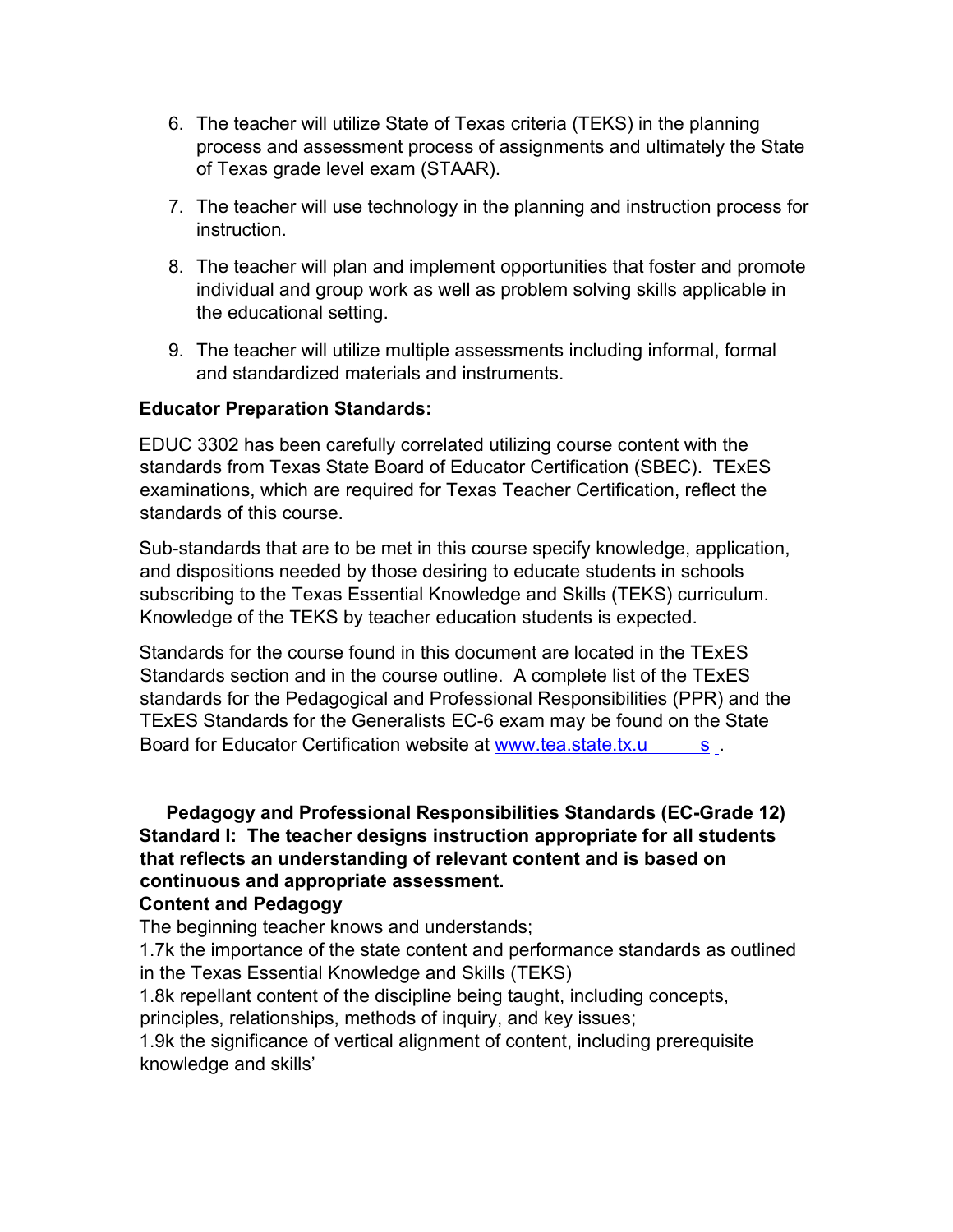1.10k how lessons content and skills connect with other disciplines and within the discipline; and

1.11k current research on best pedagogical practices.

## **Content and Pedagogy**

The beginning teacher knows and understands;

1.7k the importance of the state content and performance standards as outlined in the Texas Essential Knowledge and Skills (TEKS)

1.8k repellant content of the discipline being taught, including concepts,

principles, relationships, methods of inquiry, and key issues;

1.9k the significance of vertical alignment of content, including prerequisite knowledge and skills'

1.10k how lessons content and skills connect with other disciplines and within the discipline; and

1.11k current research on best pedagogical practices.

## **Assessment of Student Learning**

The beginning teacher knows and understands:

1.25K the role of assessment in guiding instructional planning;

1.26K the importance of creating assessments that are congruent with instructional goals and objectives

1.27K the characteristics, uses, advantages, and limitations of various assessment methods and strategies;

1.28K the role of technology in assessing students learning;

1.29k the benefits of the strategies for promoting student self-assessment;

1.30K the connection between the Texas statewide assessment program, the TEKS, and instruction; and

1.31k how to analyze data from local, state, and other assessments using common statistical measures.

**Standard II: The teacher creates a classroom environment of respect and rapport that fosters a positive climate for learning, equity, and excellence. Establishing an Environment for Learning and Excellence**

The beginning teacher knows and understands;

2.4k the importance of communicating enthusiasm for learnings; and

2.5k the necessity of communicating teacher expectations for student learning.

**Standard III: The teacher promotes student learning by providing responsive instruction that makes use of effective communication techniques, instructional strategies that actively engage students in the learning process, and timely, high-quality feedback.**

## **Communication**

The beginning teacher knows and understands:

3.1k the importance of clear, accurate, communication in the teaching and learning process;

3.2k principles and strategies for communicating effectively in varied teaching and learning contexts;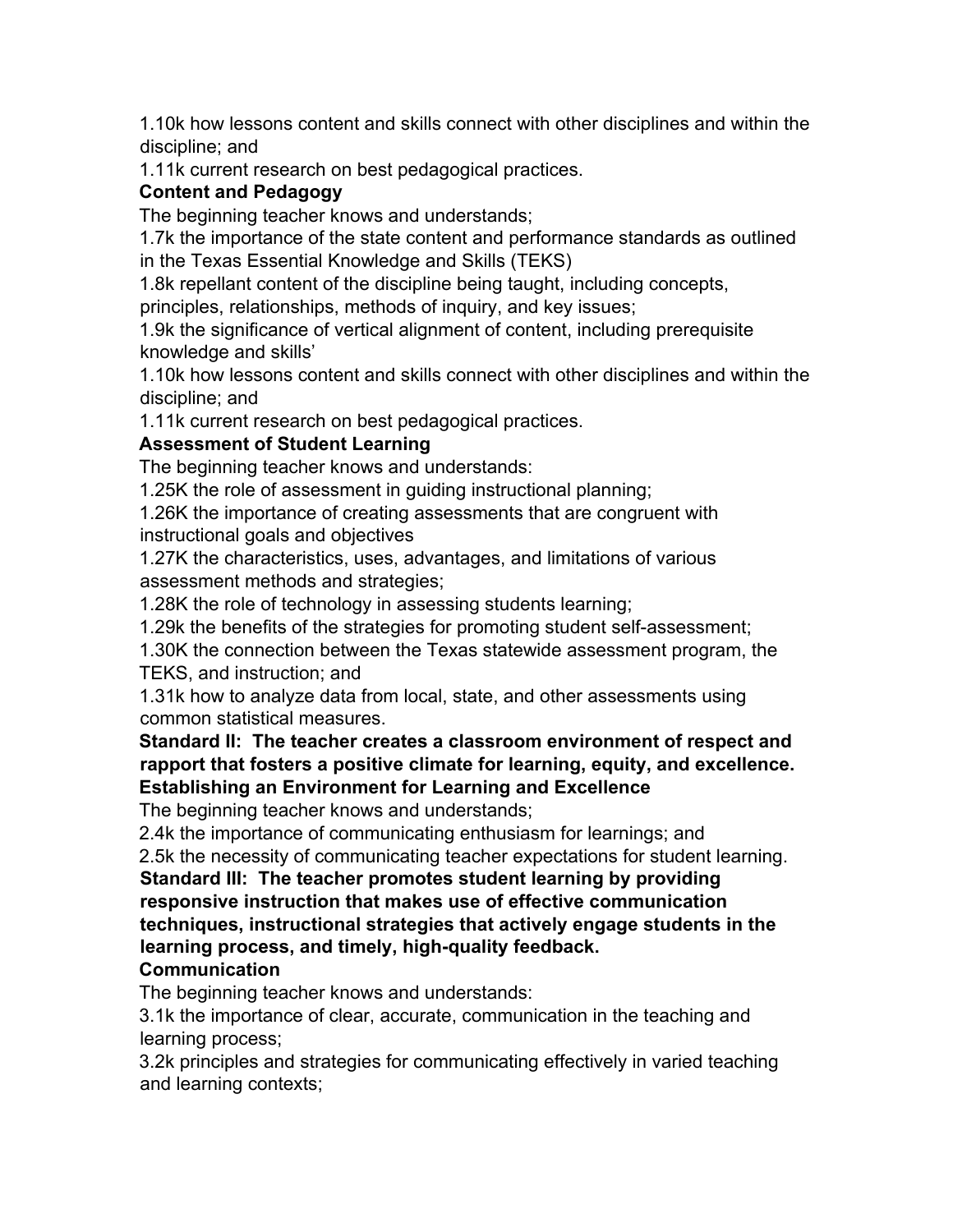3.3k spoken and written language that is appropriate to students ages, interests, and backgrounds; and

3.4 skills and strategies for engaging in skilled questioning and leading effective student discussions.

# **Engaging Students in Learning**

The beginning teacher knows and understands:

3.5k criteria for selecting appropriate instructional activities and assignments 3.6k how to present content to students in relevant and meaningful ways; 3.7k the use of instructional materials, resources, and technologies that are

appropriate and engaging for students in varied learning situations;

3.8k the importance of promoting students' intellectual involvement with content and their active development of understanding;

3.9k strategies and techniques for using instructional groupings to promote student learning;

3.10k different types of motivation, factors affecting students motivation, and effective motivational strategies in varied learning contexts; and

3.11k techniques for structuring and pacing lessons in ways that promote student engagement and learning.

## **Providing Feedback to Students**

The beginning teacher knows and understands:

3.12k characteristics of effective feedback for students;

3.3k the role of timely feedback in the learning process; and

3.14k how to use constructive feedback to guide each student's learning.

## **Demonstrating Flexibility and responsiveness**

3.15k situations in which teacher flexibility can enhance student learning in the teaching/learning process; and

3.16k situations in which teacher flexibility can enhance student learning.

# **Standard IV: The teacher fulfills professional roles and responsibilities and adheres to legal and ethical requirements of the profession.**

## **EDUC 3302/EDUC 3300**

## **Continuing Professional Development**

The beginning teacher knows and understands;

4.9k the importance of participating in professional development activities to enhance content knowledge and pedagogical skill;

4.10k the importance of documenting self-assessment to enhance teaching effectiveness.

4.11k characteristics, goals and procedures associate with teacher appraisal; and 4.12k The importance of using reflection and ongoing self-assessment to enhance teaching effectiveness.

**Standard I: The teacher designs instruction appropriate for all students that reflects an understanding of relevant content and is based on continuous and appropriate assessment.**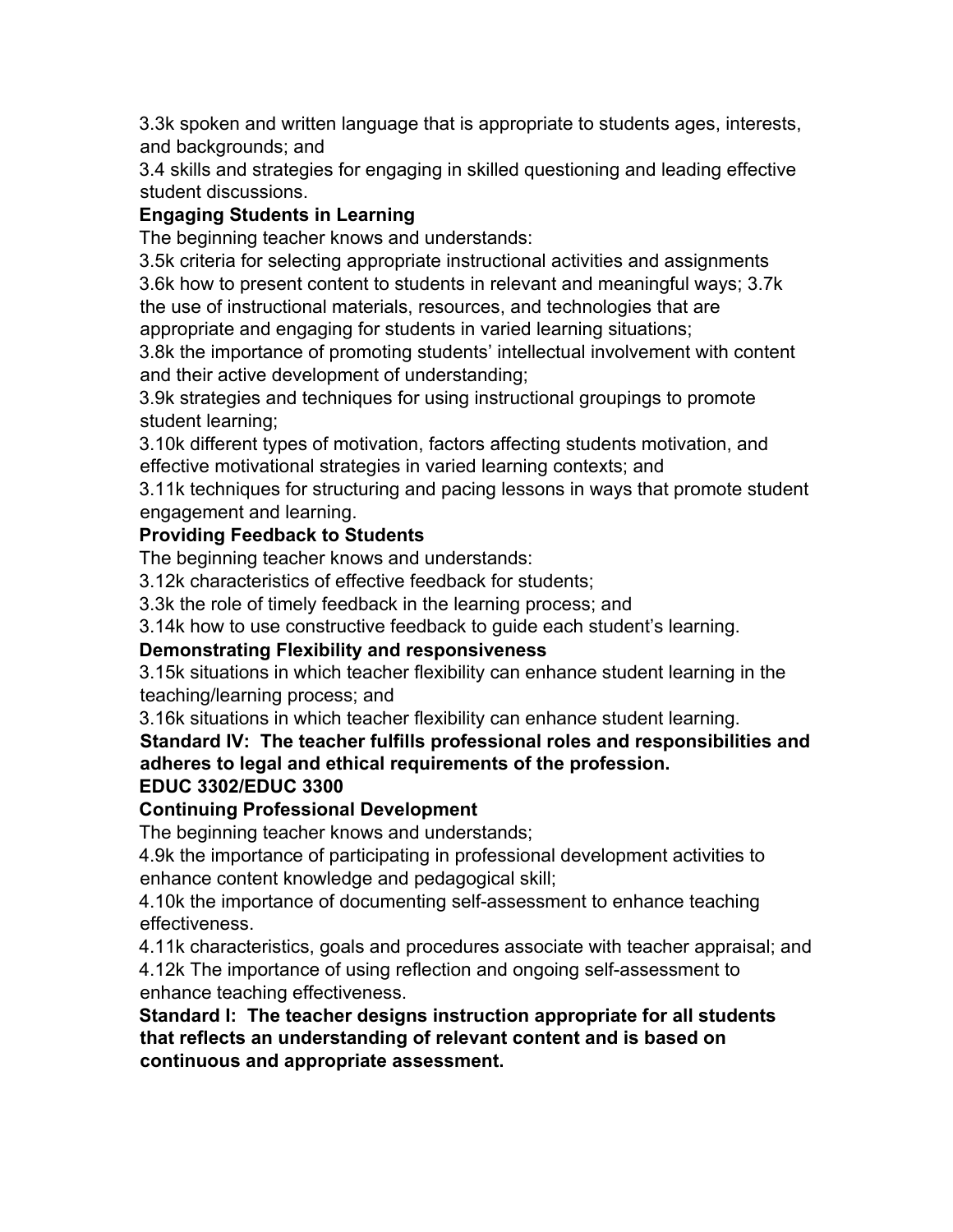### **Content and Pedagogy**

The beginning teacher is able to:

1.6s use the Texas Essential Knowledge and Skills (TEKS) to plan instruction; 1.7s exhibit appropriate knowledge of a subject to promote student learning; 1.8s demonstrate awareness of common student misconceptions or likely sources of student error in relation to particular content;

1.9s plan instruction that reflects an understanding of important prerequisite relationships;

1.10s plan instruction that makes connections within the discipline and across disciplines; and

1.11s use a variety of pedagogical techniques to convey information and teach skills.

#### **Assessment of Student Learning** The

beginning teacher is able to:

1.24s use a variety of assessment methods, including technology, that are appropriate for evaluating student achievement of instructional goals and objectives;

1.25s communicate assessment criteria and standards to students; 1.26s design assessments, where appropriate, that reflect real- world applications of knowledge and understanding;

1.27s promote students' use of self-monitoring and self-assessment;

1.28analyze assessment results to aid in determining students' strengths and needs, and

1.29s use assessment results to help plan instruction of groups of students or individuals.

**Standard II: The teacher creates a classroom environment of respect and rapport that fosters a positive climate for learning, equity, and excellence. Establishing an Environment for Learning and Excellence** The beginning teacher is able to:

2.3s communicate to all students the importance of instructional content and the expectation of high-quality work; and

2.5s ensure that instructional goals and objectives, activities, classroom interactions, assessments, and other elements of the classroom environment convey high expectation for students achievement.

**Standard III: The teacher promotes student learning by providing responsive instruction that makes use of effective communication techniques, instructional strategies that actively engage students in the learning process, and timely, high-quality feedback**

#### **Communication**

The beginning teacher is able to:

3.1s communicate directions, explanations, and procedures clearly, accurately and with an appropriate level of detail, both orally and in writing;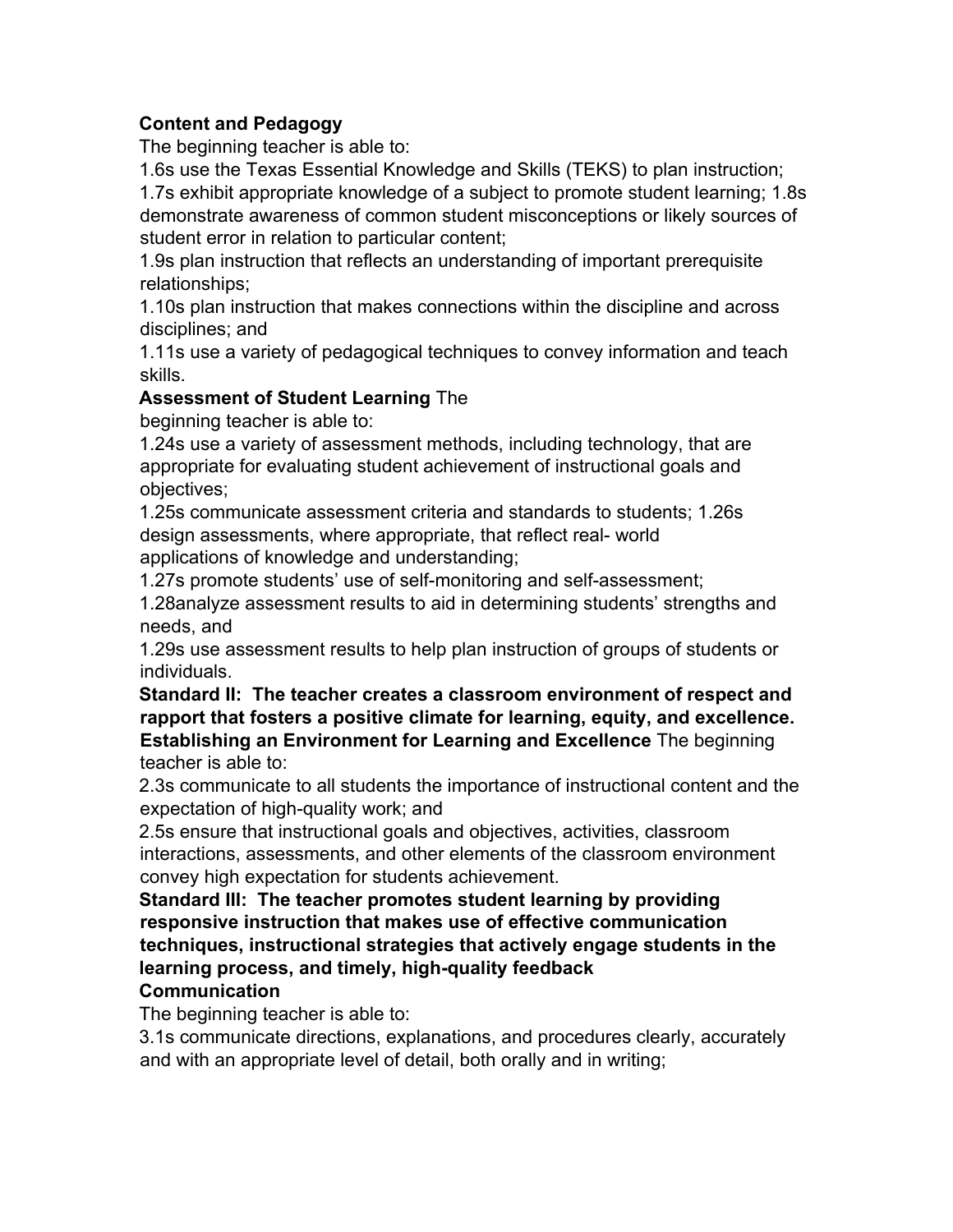3/2s use effect interpersonal skills (including both verbal and nonverbal skills) to reach students and communicate the teacher's commitment to students; 3.3s use spoken and written language that is appropriate to students' ages, interests, and backgrounds;

3.4s use effective communication techniques, including questioning and discussion techniques, to foster active student inquiry, higher-order thinking, problem solving, and productive, supportive interactions;

3.5s use carefully framed questions to enable students to reflect on their understanding of content and to consider new possibilities; and

3.6s apply skills for leading discussions that engage all students in exploring important questions and that extend students' knowledge. **Engaging Students in Learning** The beginning teacher is able to:

3.7s create lessons with a clearly defined structure around with activities are organized;

3.8s create activities and assignments that are appropriate for students and that actively engage them in the learning process,

3.9s select and use instructional materials, resources, and technologies that are suitable for instructional goals and that engage students cognitively;

3.10s represent content effectively and in ways that link the students 'prior knowledge and experience;

3.11s use flexible grouping to promote productive students interactions and enhance learning;

3.12s pace lessons appropriately and flexibly in response to student t needs;

3.13s engage students intellectually by teaching meaningful content in ways that promote all students' active and invested participation in the learning process; and

314s encourage students' self-motivation and actively engage in learning. **Providing Feedback to Students** The beginning teacher is able to:

3.15s use appropriate language and formats to provide each student with timely feedback that is accurate, constructive, substantive, and specific,

3.16s promote students' ability to use feedback to guide and enhance their learning; and

317s base feedback on high expectations for student learning.

## **Demonstrating Flexibility and Responsiveness** The

beginning teacher is able to:

318s respond flexibly to various situations, such as lack of student engagement in a learning activity or the occurrence of an unanticipated learning opportunity; 3.19s adjust instruction based on ongoing assessment of student understanding;

and

3.20s use alternative instructional approaches to ensure that all students learn and succeed.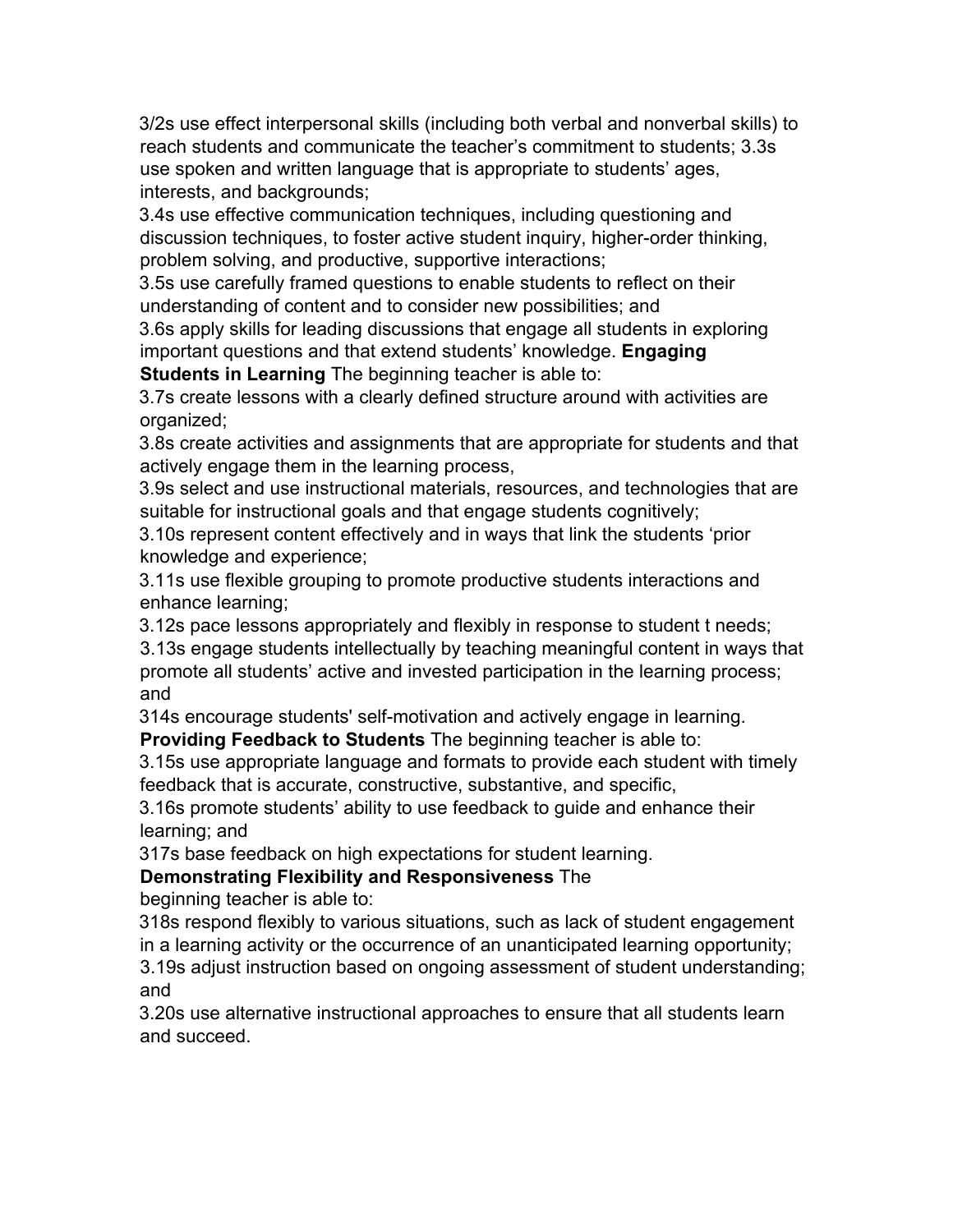## **BA Interdisciplinary Studies (SLOs, Marketable Skills, & Dissemination Plan)**

## **Student Learning Outcomes**

1. BA Interdisciplinary Studies: SLO 1- Students will observe and identify the range of individual developmental differences that characterize students in early childhood through grade 8 (EDUC 3304).

2. BA Interdisciplinary Studies: SLO - 2 Students will identify instructional strategies to analyze children's strengths and needs for planning instruction.

3. BA Interdisciplinary Studies SLO - 3 Students will identify and select pertinent materials and resources including technological resources to enhance student learning and engagement in the planning process.

### **Marketable Skills**

- 1. Students have the ability to understand human growth and development.
- 2. Students have the ability to recognize the influence of diverse social-cultural factors.
- 3. Students have the skills to utilize multiple methods and strategies to achieve a goal.
- 4. Students have the skills to effectively use technology.

# **Procedures for EDUC 3302**

You have only one opportunity per assignment. It is highly recommended that you go to your campus to do your work. Cell phones, tablets, and other such devices are not supported for use with blackboards and problems with connectivity will not serve as justifications for missing assignments. Home Internet outages are not valid defenses; come to your campus where there are technicians who can help if you have computer issues. If you choose to work from home, you have no technical support and no acceptable or valid reasons for not getting things done on time.

**The due date for your submissions is final according to the instructor or as defined in blackboard.** Be sure to allow yourself adequate time for the tasks and do not wait until the last minute as there are no opportunities or "make ups" for late or missing work.

#### **Some assignments are timed. You will be given the amount of time for each assignment as you begin the assignment. You will have one opportunity to complete each of the chapter's assignments. Do not ask for another opportunity to complete them, as that will not be provided for you.**

Academic dishonesty hurts everyone and reduces the value of college degrees. Doing someone else's work, presenting the ideas and work of others as your own, submitting the same paper for multiple classes, and/or failing to cite your sources when you utilize the ideas of others, are all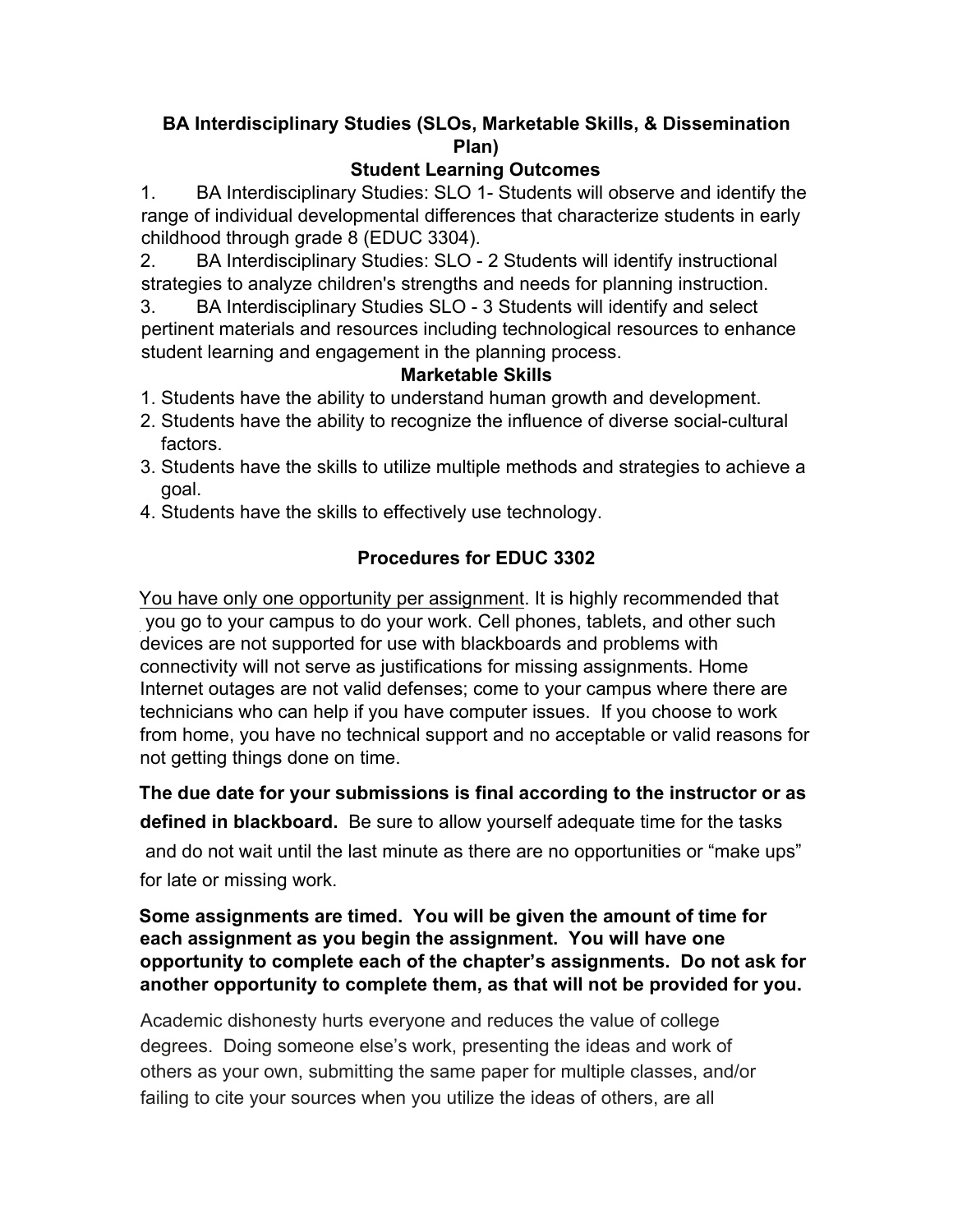examples of academic dishonesty. It is your responsibility to read and understand the university's policy on academic dishonesty in the SRSU Student Handbook, as all violations will be taken seriously and handled through the appropriate university process. The Student Handbook can be found at: https://www.sulross.edu/page/2454/student-handboo k

#### **Weekly Schedule Posted in BlackBoard**

#### **Drop/Add Withdraw:**

For whatever reason, if at any point you decide to drop this course, it is your responsibility to officially drop or withdraw. Failure to do so will result in a failing grade (F).

#### **Disability Statement:**

Sul Ross State University Rio Grande College is committed to equal access in compliance with the Americans with Disabilities Act of 1973. It is the student's responsibility to initiate a request for accessibility services. Students seeking accessibility services must contact Kathy Biddick in Student Services, Room C-102, Uvalde campus. The mailing address is 2623 Garner Field Road, Rio Grande College – Sul Ross State University, Uvalde, Texas 78801. Telephone: 830-279-3003. E-mail: kbiddick@sulross.edu

#### **Distance Education Students**

Students enrolled in distance education courses have equal access to the university's academic support services, such as Smarthinking, library resources, such as online databases, and instructional technology support. For more information about accessing these resources, visit the SRSU website. Students should correspond using Sul Ross email accounts and submit online assignments through Blackboard, which requires secure login information to verify students' identities and to protect students' information. The procedures for filing a student complaint is included in the student handbook. Students enrolled in distance education courses at Sul Ross are expected to adhere to all policies pertaining to academic honesty and appropriate student conduct, as described in the student handbook. Students in web-based courses must maintain appropriate equipment and software, according to the needs and requirements of the course, as outlined on the SRSU website.

**EDUC 3302 is in the Teacher's Education Program of Sul Ross State University Rio Grande College. Any grade below a B must be retaken. Keep this in mind.**